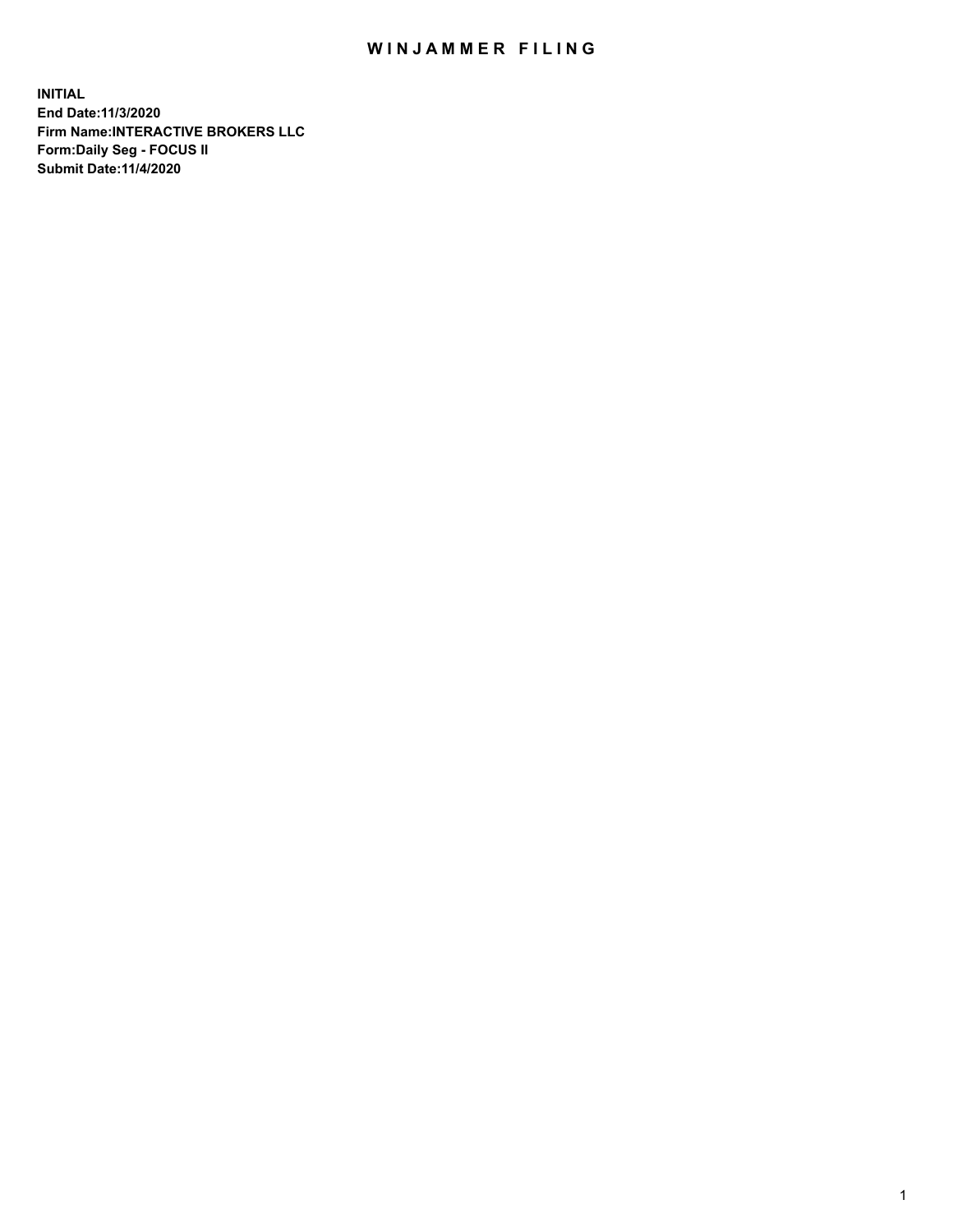**INITIAL End Date:11/3/2020 Firm Name:INTERACTIVE BROKERS LLC Form:Daily Seg - FOCUS II Submit Date:11/4/2020 Daily Segregation - Cover Page**

| Name of Company                                                                                                                                                                                                                                                                                                                | <b>INTERACTIVE BROKERS LLC</b>                                                   |
|--------------------------------------------------------------------------------------------------------------------------------------------------------------------------------------------------------------------------------------------------------------------------------------------------------------------------------|----------------------------------------------------------------------------------|
| <b>Contact Name</b>                                                                                                                                                                                                                                                                                                            | James Menicucci                                                                  |
| <b>Contact Phone Number</b>                                                                                                                                                                                                                                                                                                    | 203-618-8085                                                                     |
| <b>Contact Email Address</b>                                                                                                                                                                                                                                                                                                   | jmenicucci@interactivebrokers.c<br>om                                            |
| FCM's Customer Segregated Funds Residual Interest Target (choose one):<br>a. Minimum dollar amount: ; or<br>b. Minimum percentage of customer segregated funds required:% ; or<br>c. Dollar amount range between: and; or<br>d. Percentage range of customer segregated funds required between:% and%.                         | <u>0</u><br>$\overline{\mathbf{0}}$<br>155,000,000 245,000,000<br>0 <sub>0</sub> |
| FCM's Customer Secured Amount Funds Residual Interest Target (choose one):<br>a. Minimum dollar amount: ; or<br>b. Minimum percentage of customer secured funds required:% ; or<br>c. Dollar amount range between: and; or<br>d. Percentage range of customer secured funds required between:% and%.                           | <u>0</u><br>$\overline{\mathbf{0}}$<br>80,000,000 120,000,000<br>0 <sub>0</sub>  |
| FCM's Cleared Swaps Customer Collateral Residual Interest Target (choose one):<br>a. Minimum dollar amount: ; or<br>b. Minimum percentage of cleared swaps customer collateral required:% ; or<br>c. Dollar amount range between: and; or<br>d. Percentage range of cleared swaps customer collateral required between:% and%. | <u>0</u><br>$\underline{\mathbf{0}}$<br>0 <sub>0</sub><br>0 <sub>0</sub>         |

Attach supporting documents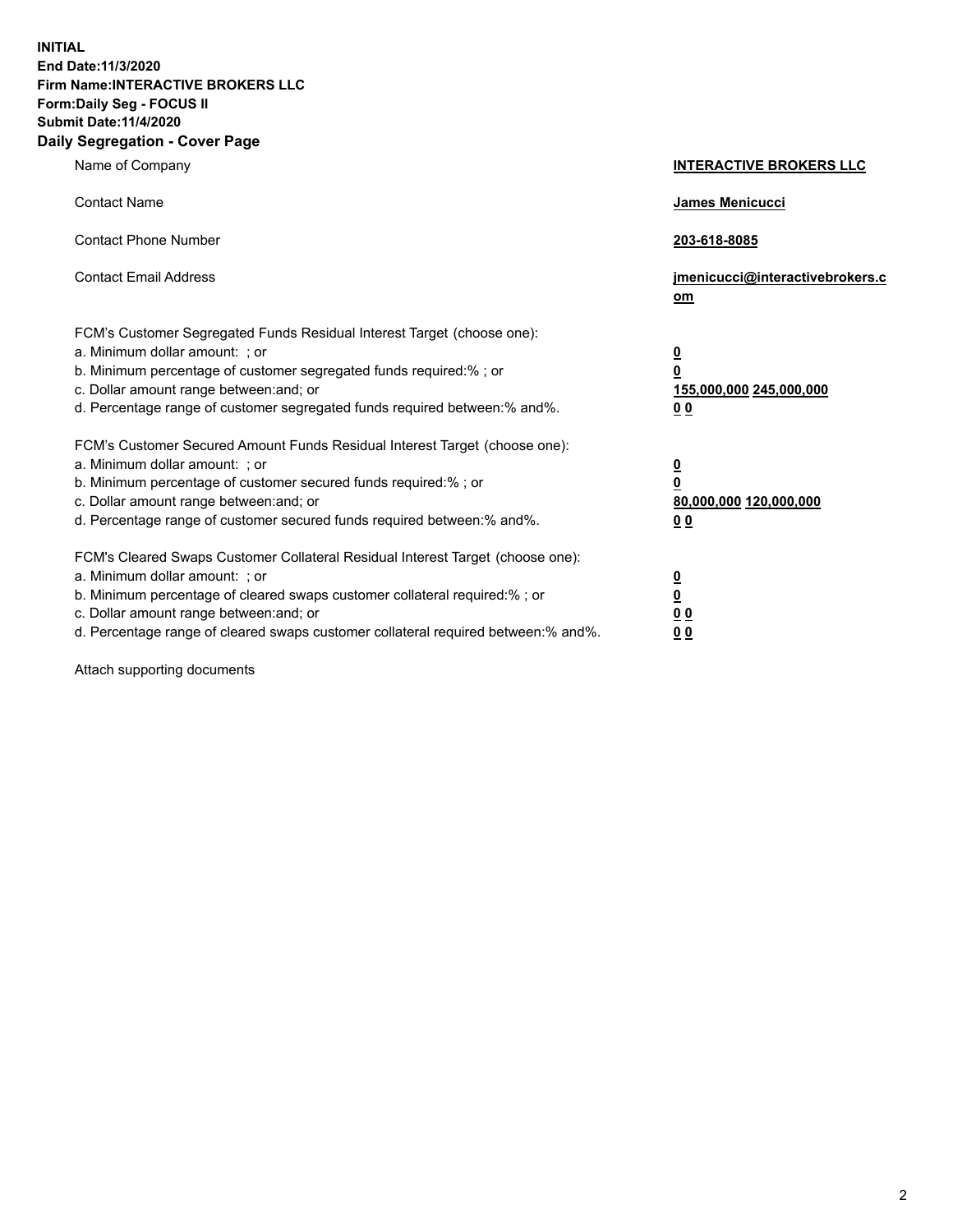**INITIAL End Date:11/3/2020 Firm Name:INTERACTIVE BROKERS LLC Form:Daily Seg - FOCUS II Submit Date:11/4/2020 Daily Segregation - Secured Amounts**

|     | Daily Segregation - Secured Amounts                                                         |                               |
|-----|---------------------------------------------------------------------------------------------|-------------------------------|
|     | Foreign Futures and Foreign Options Secured Amounts                                         |                               |
|     | Amount required to be set aside pursuant to law, rule or regulation of a foreign            | $0$ [7305]                    |
|     | government or a rule of a self-regulatory organization authorized thereunder                |                               |
| 1.  | Net ledger balance - Foreign Futures and Foreign Option Trading - All Customers             |                               |
|     | A. Cash                                                                                     | 568,752,900 [7315]            |
|     | B. Securities (at market)                                                                   | $0$ [7317]                    |
| 2.  | Net unrealized profit (loss) in open futures contracts traded on a foreign board of trade   | -3,888,454 [7325]             |
| 3.  | Exchange traded options                                                                     |                               |
|     | a. Market value of open option contracts purchased on a foreign board of trade              | 3,443,829 [7335]              |
|     | b. Market value of open contracts granted (sold) on a foreign board of trade                | -1,661,631 [7337]             |
| 4.  | Net equity (deficit) (add lines 1. 2. and 3.)                                               | 566,646,644 [7345]            |
| 5.  | Account liquidating to a deficit and account with a debit balances - gross amount           | 9,898 [7351]                  |
|     | Less: amount offset by customer owned securities                                            | 0 [7352] <b>9,898</b> [7354]  |
| 6.  | Amount required to be set aside as the secured amount - Net Liquidating Equity              | 566,656,542 [7355]            |
|     | Method (add lines 4 and 5)                                                                  |                               |
| 7.  | Greater of amount required to be set aside pursuant to foreign jurisdiction (above) or line | 566,656,542 [7360]            |
|     | 6.                                                                                          |                               |
|     | FUNDS DEPOSITED IN SEPARATE REGULATION 30.7 ACCOUNTS                                        |                               |
| 1.  | Cash in banks                                                                               |                               |
|     | A. Banks located in the United States                                                       | 9,916,769 [7500]              |
|     | B. Other banks qualified under Regulation 30.7                                              | 0 [7520] 9,916,769 [7530]     |
| 2.  | <b>Securities</b>                                                                           |                               |
|     | A. In safekeeping with banks located in the United States                                   | 499,946,000 [7540]            |
| 3.  | B. In safekeeping with other banks qualified under Regulation 30.7                          | 0 [7560] 499,946,000 [7570]   |
|     | Equities with registered futures commission merchants<br>A. Cash                            |                               |
|     | <b>B.</b> Securities                                                                        | $0$ [7580]<br>$0$ [7590]      |
|     | C. Unrealized gain (loss) on open futures contracts                                         | $0$ [7600]                    |
|     | D. Value of long option contracts                                                           | $0$ [7610]                    |
|     | E. Value of short option contracts                                                          | 0 [7615] 0 [7620]             |
| 4.  | Amounts held by clearing organizations of foreign boards of trade                           |                               |
|     | A. Cash                                                                                     | $0$ [7640]                    |
|     | <b>B.</b> Securities                                                                        | $0$ [7650]                    |
|     | C. Amount due to (from) clearing organization - daily variation                             | $0$ [7660]                    |
|     | D. Value of long option contracts                                                           | $0$ [7670]                    |
|     | E. Value of short option contracts                                                          | 0 [7675] 0 [7680]             |
| 5.  | Amounts held by members of foreign boards of trade                                          |                               |
|     | A. Cash                                                                                     | 168,005,237 [7700]            |
|     | <b>B.</b> Securities                                                                        | $0$ [7710]                    |
|     | C. Unrealized gain (loss) on open futures contracts                                         | 5,901,765 [7720]              |
|     | D. Value of long option contracts                                                           | 3,443,829 [7730]              |
|     | E. Value of short option contracts                                                          | -1,661,631 [7735] 175,689,200 |
|     |                                                                                             | $[7740]$                      |
| 6.  | Amounts with other depositories designated by a foreign board of trade                      | $0$ [7760]                    |
| 7.  | Segregated funds on hand                                                                    | $0$ [7765]                    |
| 8.  | Total funds in separate section 30.7 accounts                                               | 685,551,969 [7770]            |
| 9.  | Excess (deficiency) Set Aside for Secured Amount (subtract line 7 Secured Statement         | 118,895,427 [7380]            |
|     | Page 1 from Line 8)                                                                         |                               |
| 10. | Management Target Amount for Excess funds in separate section 30.7 accounts                 | 80,000,000 [7780]             |
| 11. | Excess (deficiency) funds in separate 30.7 accounts over (under) Management Target          | 38,895,427 [7785]             |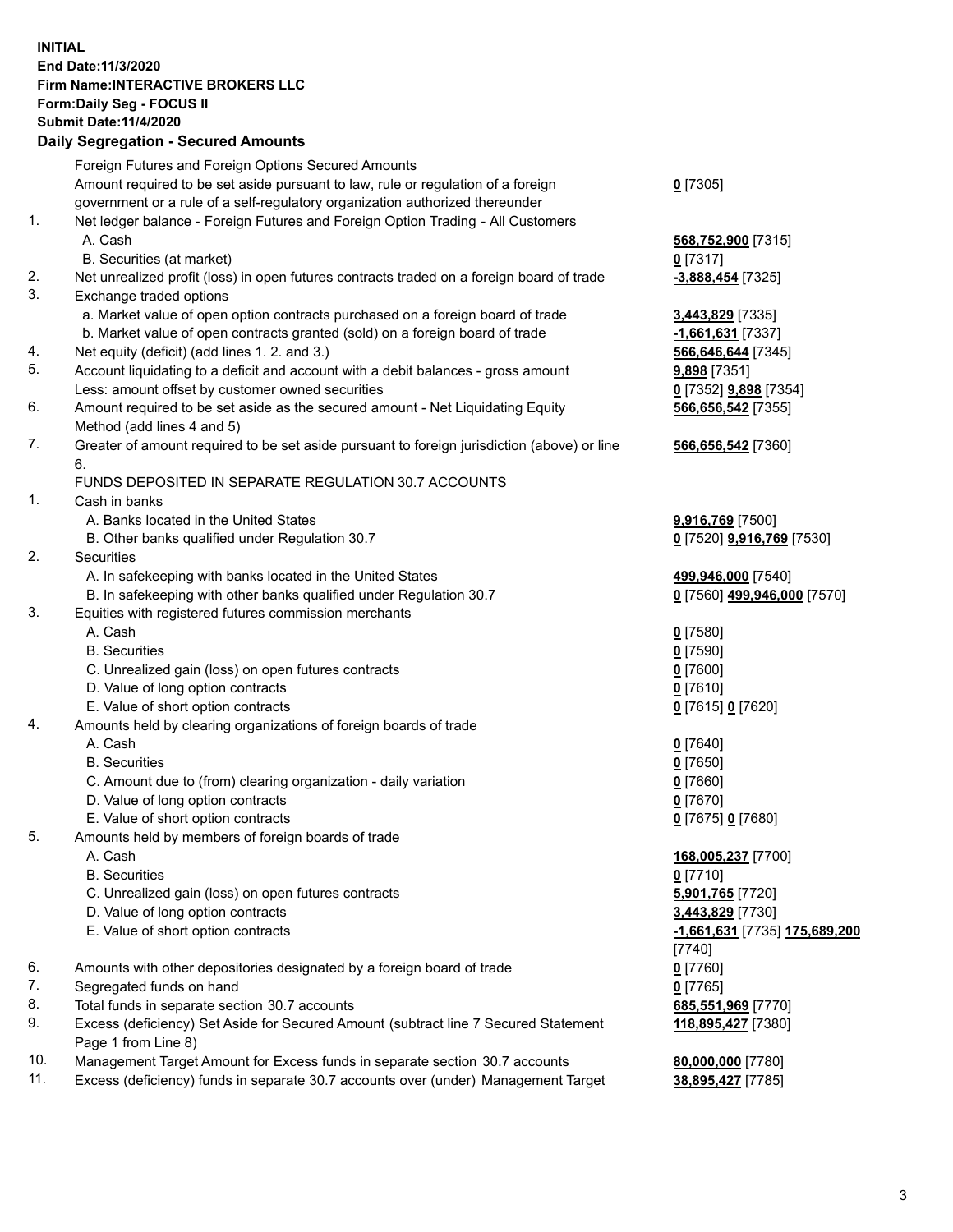**INITIAL End Date:11/3/2020 Firm Name:INTERACTIVE BROKERS LLC Form:Daily Seg - FOCUS II Submit Date:11/4/2020 Daily Segregation - Segregation Statement** SEGREGATION REQUIREMENTS(Section 4d(2) of the CEAct) 1. Net ledger balance A. Cash **5,576,838,660** [7010] B. Securities (at market) **0** [7020] 2. Net unrealized profit (loss) in open futures contracts traded on a contract market **-45,015,852** [7030] 3. Exchange traded options A. Add market value of open option contracts purchased on a contract market **310,792,231** [7032] B. Deduct market value of open option contracts granted (sold) on a contract market **-288,542,056** [7033] 4. Net equity (deficit) (add lines 1, 2 and 3) **5,554,072,983** [7040] 5. Accounts liquidating to a deficit and accounts with debit balances - gross amount **6,121,771** [7045] Less: amount offset by customer securities **0** [7047] **6,121,771** [7050] 6. Amount required to be segregated (add lines 4 and 5) **5,560,194,754** [7060] FUNDS IN SEGREGATED ACCOUNTS 7. Deposited in segregated funds bank accounts A. Cash **1,263,892,672** [7070] B. Securities representing investments of customers' funds (at market) **2,501,218,980** [7080] C. Securities held for particular customers or option customers in lieu of cash (at market) **0** [7090] 8. Margins on deposit with derivatives clearing organizations of contract markets A. Cash **8,012,740** [7100] B. Securities representing investments of customers' funds (at market) **1,969,927,892** [7110] C. Securities held for particular customers or option customers in lieu of cash (at market) **0** [7120] 9. Net settlement from (to) derivatives clearing organizations of contract markets **9,292,759** [7130] 10. Exchange traded options A. Value of open long option contracts **310,605,475** [7132] B. Value of open short option contracts **-288,503,197** [7133] 11. Net equities with other FCMs A. Net liquidating equity **0** [7140] B. Securities representing investments of customers' funds (at market) **0** [7160] C. Securities held for particular customers or option customers in lieu of cash (at market) **0** [7170] 12. Segregated funds on hand **0** [7150] 13. Total amount in segregation (add lines 7 through 12) **5,774,447,321** [7180] 14. Excess (deficiency) funds in segregation (subtract line 6 from line 13) **214,252,567** [7190] 15. Management Target Amount for Excess funds in segregation **155,000,000** [7194]

16. Excess (deficiency) funds in segregation over (under) Management Target Amount Excess

**59,252,567** [7198]